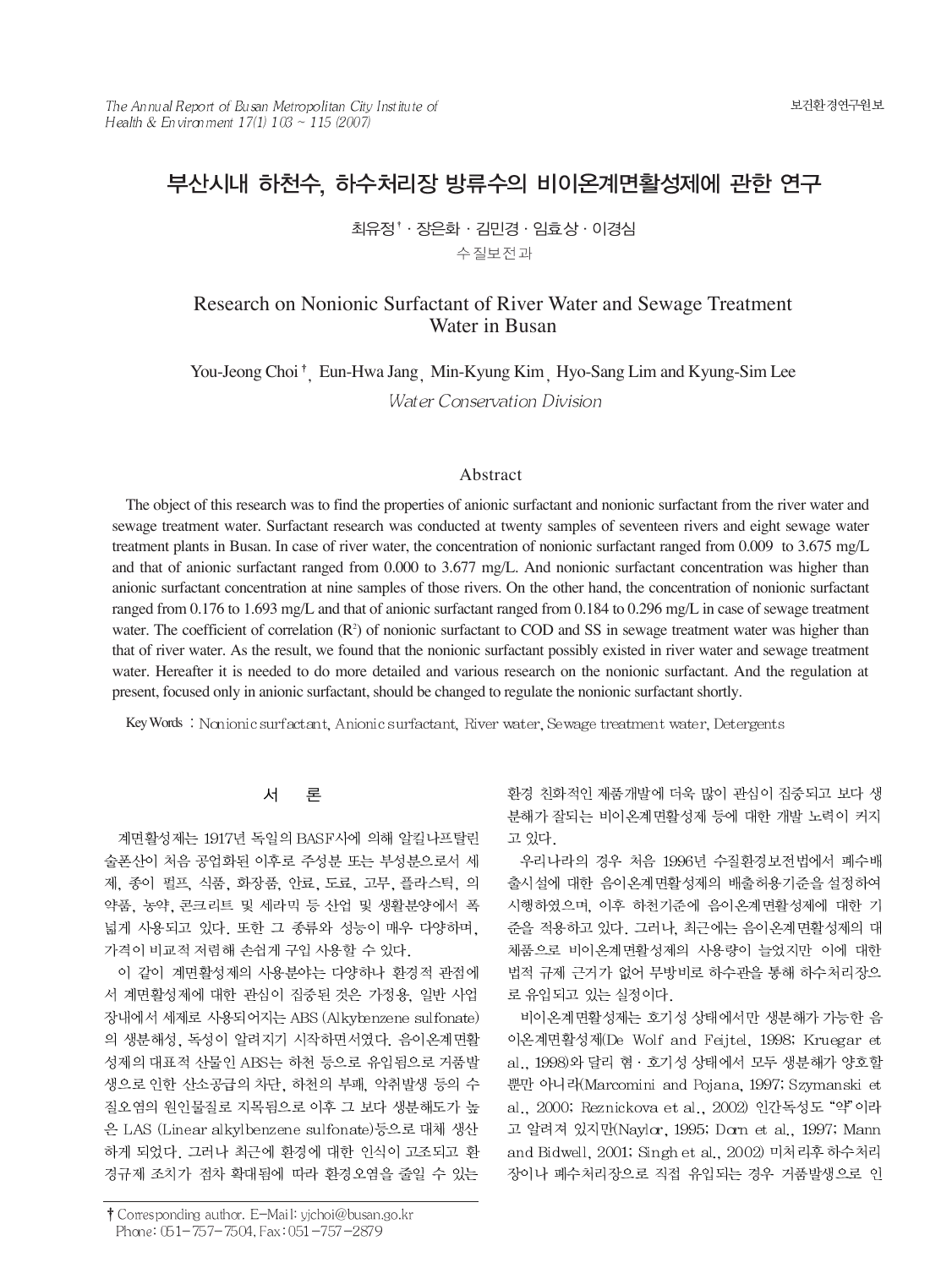| Method                  | Colo rimetri c determ ination . | Compound                       |
|-------------------------|---------------------------------|--------------------------------|
| Cobalt thiocyanate test | blue                            | Polyoxyethylen alkyle ther     |
| Hydroxamic acid test    | violet, deep red                | Fatty acid alkanol amide       |
| Acrolein test           | pink                            | Glycerine fatty acid monoester |
| Skatole test            | blue ppt                        | Sorbitan fatty acid ester      |
| Fehling test            | orange                          | Sucrose fatty acid ester       |

#### Table 1. Chemical analysis of nonionic surfactants

#### Table 2. Classification of nonionic Surfactants

| Compound                                         | Structure                                  |
|--------------------------------------------------|--------------------------------------------|
| Polyox yethylen alkyle ther (POEA)               | $RO-(CH2CH2O)$ n-H                         |
| Polyox yethylen alky lphenyle ther (POEP)        | $R-\circledcirc$ - O – (CH2CH2O) n – H     |
| Polyox yethylen poly oxypropylene glycol (POEPP) | HO-(CH2CH2O)a - (CH2CHO)b-(CH2CH2O)c-H     |
| Polyoxyethylen fatty acid ester(POEP)            | R-CO-O-(CH2CHO)n-H                         |
| Glycerine fatty acid monoester (MG)              | CH <sub>2</sub> OCOR                       |
|                                                  | <b>CHOH</b>                                |
|                                                  | CH <sub>2</sub> OH                         |
| Polyoxyethylen sorbitan fatty acid ester(POES)   | НО-(CH2CH2)a-O-CH-CH-O-(CH2CH2O)b-H        |
|                                                  | H2C CH-CH-CH2OCOR<br>$O(CH2CH2O)$ cH<br>() |
| Sorbitan fatty acid ester $(F)$                  | HO-CH-CH-OH                                |
|                                                  | H2C CH-CH-CH2OCOR                          |
|                                                  | <b>OH</b>                                  |
| Fatty acid alkanol amide (FAA)                   | R-CO-NH-CH2CH2OH                           |
|                                                  | ∠ CH2CH2OH<br>R-CO-N                       |
|                                                  | CH2CH2                                     |
|                                                  |                                            |

해 침전공정을 어렵게 만들거나 약품소요량을 증대시키도 하 며, 특히 강물에 유입되는 경우 어류독성이 크다는 연구결과가 있을 뿐만 아니라, 거품으로 인해 강물의 산소전달을 방해해 식물성 플랑크톤의 증식에도 악영향을 미칠 우려가 있어, 생태 계에 악영향을 미칠 잠재성을 가지고 있다<sup>19</sup>. 더군다나 전세계 적으로 그 사용량도 점차 증가하고 있어 최근 미국이나 유럽에 서는 수환경(하수처리장이나 하천)에 존재하는 비이온계면활 성제 정량화에 관한 모니터링 21, 22, 24) 및 환경위해성 평가 등 다 양한 연구가 진행되고 있다19,20).

이와 같이 비이온계면활성제에 대한 독성 실험들이 다양하 게 행해지고 있으며, 2006년에 우리원에는 세차장폐수내의 비이온계면활성제의 존재를 확인하는 연구결과를 발표하기도 하였다. 이 연구결과를 바탕으로 폐수 뿐 아니라 일반 생활하 수에서에서도 비이온계면활성제의 존재가능성이 높으리라 예 상되었다. 이에 부산시내 하천수 및 하수처리장 처리수에 대해 음이온계면활성제가 아닌 다른 종류의 계면활성제의 존재 유 무를 알아보고자 관련 실험을 실시하고 이에 따른 세제특성을 파악하여 수질환경기준 및 개선대책을 위한 기초자료로 활용 코자 본 연구를 실시하게 되었다.

### 연구배경 및 문헌고찰

#### 계면활성제의 정의 및 종류

계면활성제란 한 분자 내에 한 분자내에 친수기와 소수기를 함께 갖는 양친매성 분자로서 계면에 선택적으로 배향 흡착하 여 계면의 성질을 변화시키는 것과 함께 매질 중에 배향한 분 자 집합체를 형성한다.

계면활성제는 거의 모든 산업 전반에 응용되는 사용되고 있 으며, 단일 system으로 사용되는 예가 적어 이들의 계통적 분 석은 쉽지 않은 일이다. 특히 기능성 추구 등으로 인해 사용성 이 증가하고 있는 비이온. 양쪽이온성 계면활성제에 대해서는 그 중요성이 고조되고 있다. 현재 분석기기의 발달로 계면활성 제 미량분석도 가능해지고 있으나 전처리 방법 등의 문제로 인 해 효율적인 분석은 이루어지지 많은 실정이다. 고기능, 저자 극, 환경친화적 등의 기능을 갖는 계면활성제가 요구되는 시점 에서 이들의 구조-특성 분석은 산업발달에 필수적인 요인이라 할 수 있다. 계면활성제는 가용성 정도에 따라(수용성, 비수용 성), 물에 해리 되었을때 나타나는 친수기의 이온에 따라(음이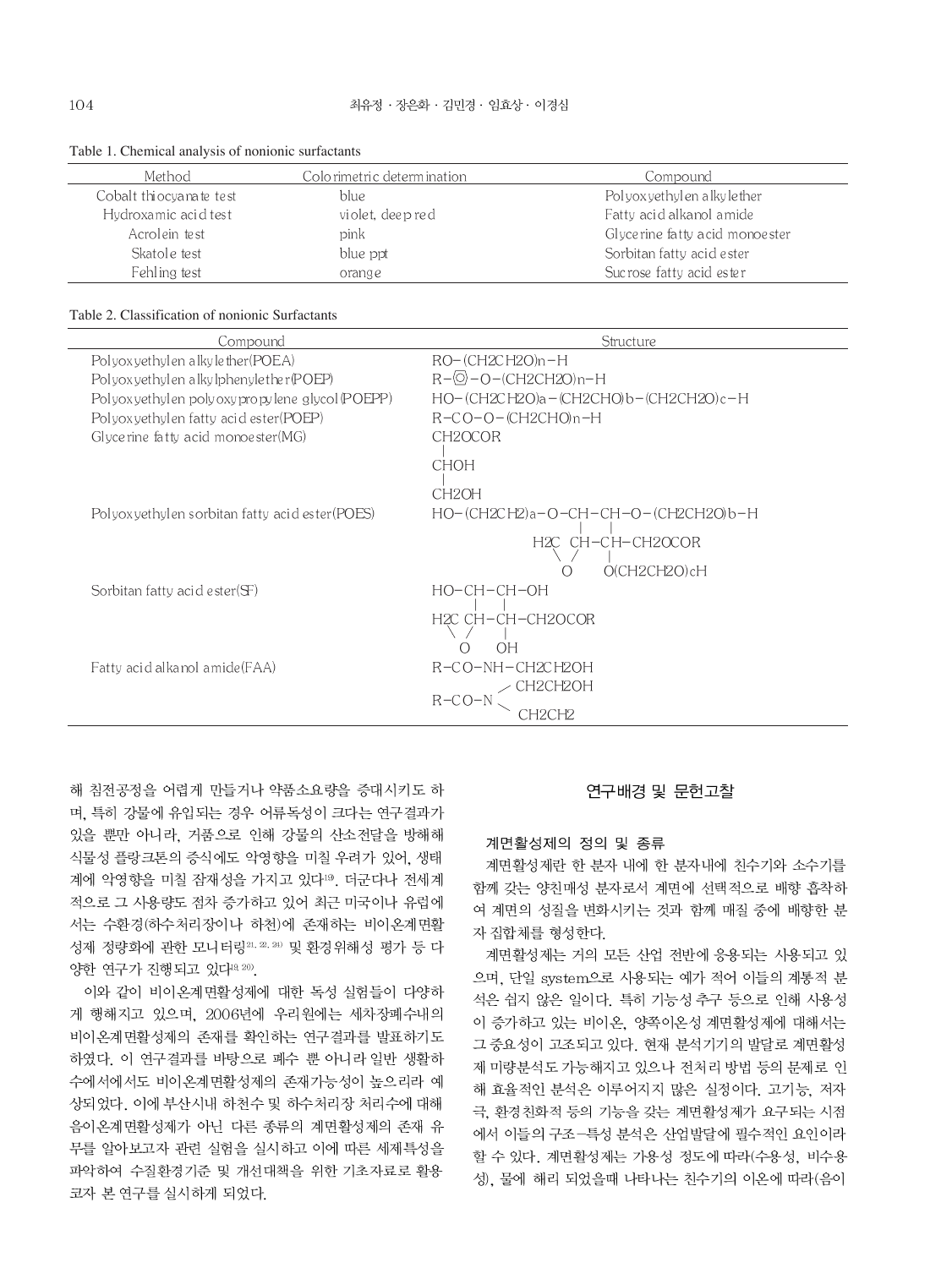| Classification        | Compound                          | Structure                 |
|-----------------------|-----------------------------------|---------------------------|
| Sulfate               | Alk yl sufa te s                  | $ROSO3-$                  |
|                       | Alk ylether sufates               | R(OC2H4)nOSO3             |
|                       | Sufa te da lka no lami de s       | RCONHC2HOSO3              |
|                       | Monoglyceride sulfates            | RCOOCH2CHOCH2OSO3         |
| Sulfonated hydrocabon | Alkylbenzene sulfonates           | RC6H4SO3-                 |
|                       | Alkane sulfonates                 | RSO <sub>3</sub>          |
|                       | Alpha-ole fin sul fonates         | $RCH=CHRSO3$              |
| Sulfonated esters     | Acyl isethiionates                | ROOC2H4SO3                |
|                       | Fatty ester $\alpha$ – sulfonates | <b>RCOOR</b>              |
|                       |                                   | SO <sub>3</sub>           |
|                       | Nonoalky Isul fos uccinates       | ROOCCHSO_                 |
|                       |                                   | CH2COO-                   |
| Sulfonated amides     | Acyl methyltaurates               | RCON(CH3)C2H4SO_          |
|                       | Soaps                             | $RCOO-$                   |
|                       | Alkyl ethoxy carboxylate          | R(OC2H4)nOCH2COO          |
|                       | Acy Isa roosina te s              | RCON(CH3)CH2COO_          |
|                       | Alk yphosphates                   | $RO \cdot PO \cdot (OH)2$ |
|                       |                                   | (RO)2POOH                 |
|                       |                                   | (RO)3PO                   |

Table 3. Classification of Anionic Surfactants

온성, 양이온성, 양쪽성, 비이온성), 소수기에 따라(탄화수소 계, 실리콘계, 불소계, 하이브리드계 등), 분자량에 따라(단분 자, 저분자, 올리고머, 폴리머), 자연성에 따라(합성, 반합성, 천연성, 바이오계, 기능성에 따라 (화학분해성, 생분해성, 킬 레이트 형성성, 항균성, 산화환원반응성, 전도성) 등 여러 가 지 방법으로 분류되고 있다.

이중 가장 일반적인 분류는 물에 해리 될 때 나타나는 친수기 에 따라 구분하는 음이온성, 양이온성, 양쪽성, 비이온성과 같이 분류되며, 이 중에서도 Linear alkylbenzene sulphonats (LAS), alkyl ethoxy sulphates (AES), alkyl sulphates (AS), alkylphenol ethoxylates (APE), alkyl ethoxylates (AE), quaternary ammonium compounds (QAC)등이 상업 적으로 가장 많이 사용되고 있는 계면활성제이다.

#### 비이온계면활성제

비이온계면활성제는 주로 세정, 휴화, 침투, 기포의 목적으 로 화장품, 의료용, 주거용 세제 등의 가정용제품 및 공업용제 품에 이르기까지 광범위하게 이용되며 현재 음이온계면활성제 다음으로 그 사용량이 많은 중요한 계면활성제이다. 통상 비이 온계면활성제의 친유기은 다른 계면활성제와 같은 식으로 분 포하는데 더욱이 비이온계면활성제는 친수기에도 분포하여 예 를 들면 ethyleneoxide (EO) 부가형에는 알킬기 분포와는 다 른 EO 부가몰 분포가 더해져 비이온계면활성제는 더 복잡한 화합물이라 할 수 있다. 그러므로 비이온계면활성제를 분석할 때에는 정성, 정량법은 물론 조성 분석법도 매우 중요하며 특 히 크로마토그래피를 중심으로 분리분석 기술이 잘 이용된다. 비이온계면활성제는 친수기에 따라 EO부가형과 비EO부가형 으로 분류하기도 하며 친수기와 친유기의 결합형식에 따라 ether, ester, amide형으로 분류 가능하다.

비이온계면활성제는 Polyoxyethylen alkylether (POEA), Polyoxyethylen alkylphenylether (POEP), Polyoxyethylen polyoxypropylene glycol (POEPP), Polyoxyethylen fatty acid ester (POEP) 등이 알려져 있다. 실험방법 및 대표적인 종류, 구조식은 Table 1, 2에 표기하였다.

### 음이온계면활성제

음이온활성제는 주로 세정을 목적으로 한 제품에 세정제 기 제 또는 세정 보조제로 사용된다. 음이온계면활성제를 Table 3에 표시하였다. 크게 분류하면 알킬황산에스테르염, 폴리옥 시에틸렌알킬황산에스케르염, 알킬술폰산, 비누루, 아실글로 타민산염 등의 아실화 아미노산, 인산에스테르염으로 나눌 수 있다. Linear alkylbenzene sulphonats (LAS)는 합성 음이 온 계면활성제로 가장 많이 사용되며, 1998년을 기준으로 30 년동안 전세계적으로 소비한 양만 해도 연평균 2.8백만톤에 이 른다(Verge et al., 2000). 상업용 LAS는 알킬기의 탄소원자 수에 따라 다양한 동족체가 존재하며, 알킬기에 페놀기를 첨가 하는 경우 각각의 동족체에 대해 5~7개의 이성질체를 만들어 활용하고 있다.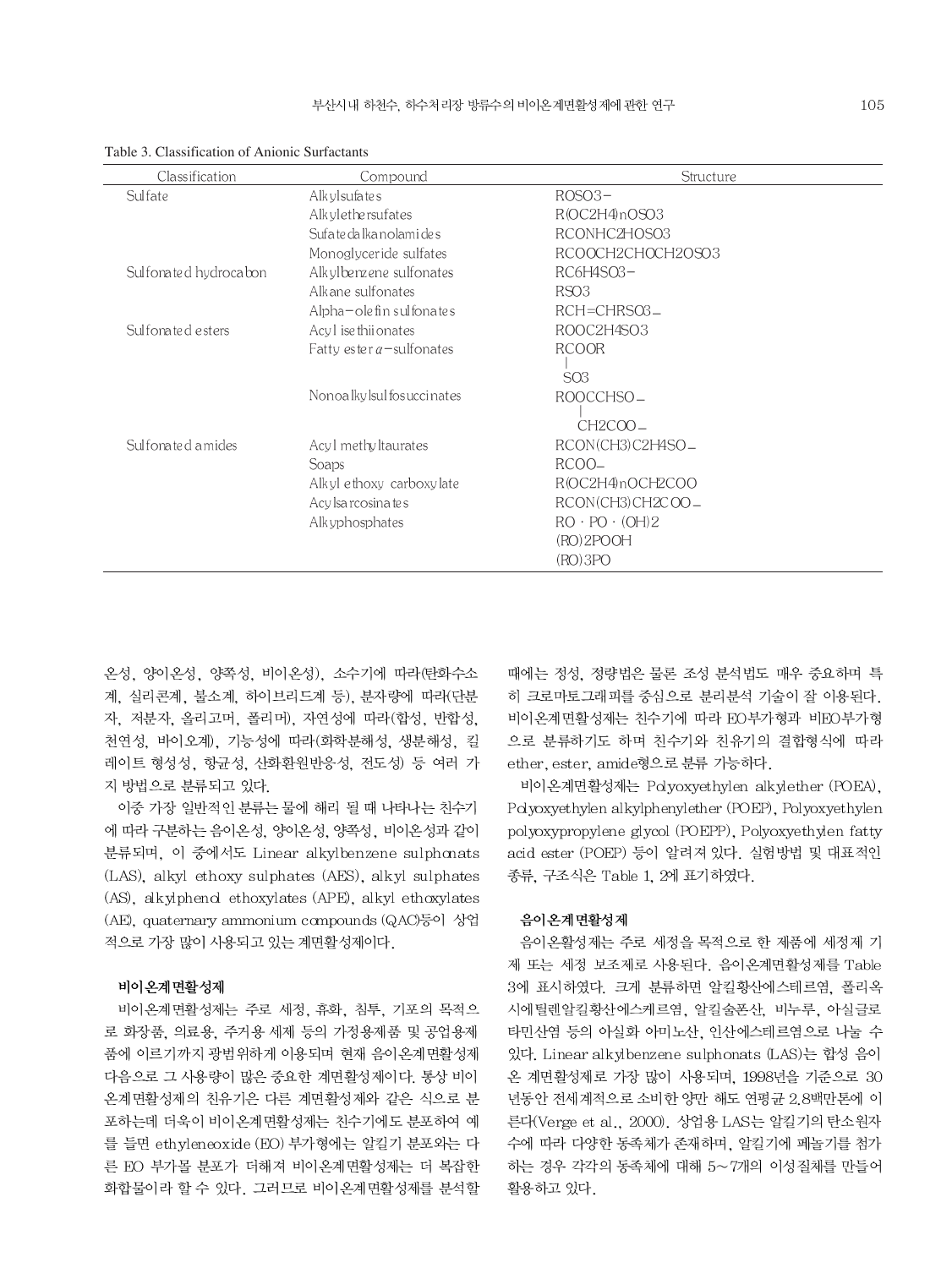| Compound                 | Structure                               |
|--------------------------|-----------------------------------------|
| Alkylamine salt          | $R-NHx \cdot Acx : 0-2 : acid$          |
|                          | stearylamine a cetic acid               |
| Quaternary annonium salt | $[R1-N(CH3)3] \cdot X$                  |
|                          | stearyl trimethyamm oni umchl oride     |
|                          | stearyl de methylbenzylammoniumchloride |
|                          | cetylpyridinuimamines                   |
| The others               | poly cxya lky la mines                  |

#### Table 4. Classification of cationic Surfactants

#### Table 5. Acute toxicity to aquatic creature from surfactants

|                                      |          | $24 - 96$ hr LC50 (mg/L) |  |  |  |
|--------------------------------------|----------|--------------------------|--|--|--|
| chemical                             | fish     | invertebrate             |  |  |  |
| LAS (Linear alkylbenzene sulphonats) | $1 - 10$ | $1 - 1000$               |  |  |  |
| AS (Alkyl Sulphates)                 | $5 - 20$ | $2 - 200$                |  |  |  |
| AOS (Alpha Olefin Sulfonates)        | $1 - 15$ | $2 - 2$                  |  |  |  |
| SAS (Secondary Alkane Sulfonates)    | 1~50     | $9 - 300$                |  |  |  |
| AES (Alkyl Ethoxy Sulphates)         | $1 - 10$ | $5 - 20$                 |  |  |  |
| AE (Alkyl Ethoxylates)               | 1~6      | $1 - 100$                |  |  |  |
| APE (Alkylphenol Ethxylates)         | $4 - 12$ | $1 - 100$                |  |  |  |

(AOCS, World Conference on Olecchemicals into the 21st century, 1990)

#### 양이온계면활성제

양이온 계면활성제는 수용액 중에서 해리하여 친수기가 양 이온으로 되는 것으로 그 이온성에 의해 응용범위도 다양하다. 예를 들면 섬유유연제, 안료의 분산, 에멀젼바인더 등 공업적 으로 이용되고 있다. 그 외 모발의 유연한 마무리제 및 대전방 지를 위한 린스제, 피부의 세정 및 decdorant 등으로 살균제 로 응용되기도 하고 분체 등의 개질제로 이용되기도 한다. 현 재 양이온계면활성제 분석에 결정적인 방법은 없고 다양한 방 법을 결합시킬 필요가 있다. 양이온 계면활성제를 분류하면 1) 알킬아민염 2) 제4급 암모늄염 3) 기타로 크게 분류된다. Table 4에 그 분류와 대표 예를 나타내었다.

#### 계면활성제의 독성

합성세제가 비누대신 사용되면서부터 합성세제로 인한 수질 오염이 심각한 문제로 대두 되었다. 이러한 세제오염의 대체방 안으로 세계적으로 1960년대부터 1970년 초기까지 경성 ABS 를 생분해성이 높은 LAS로 전환하였다. 하지만 LAS가 분해될 때 생기는 페놀계 물질은 생물에 대한 독성이 높아 우리나라에 서도 1996년 1월 1일 이후 수질환경보전법으로 음이온계면활 성제를 규제하기 시작했다.

세제의 무린화와 물의 경도에 영향을 잘 받지 않고도 거품을 잘 이는 장점 때문에 유산 에스테르염의 사용량은 최근 비약적 으로 증가되어, 부엌용의 60%가 LAS에서 Alcohol ether sulphates (AES)로 변하고 있다. 하지만 AES가 인체에 대한 독성분류는 '약' 으로 알려져 있는 반면 LAS에 비해 생분해성 은 좋지 않을 뿐만 아니라". 합성과정에서 발생하는 부산물로 서 지오키산이라는 발암물질이 샴푸등에 혼입될 위험이 있다.

따라서 종래 세제로 많이 쓰이던 음이온계면활성제는 컴팩트 세제의 출현과 효소 계 세제의 개발로 가장 많은 점유율을 가지 고 있었으나. 최근에는 이를 대체할 비이온계의 수요가 크게 증 가 하고 있다.

Alkylphenol ethoxylates (APE)는 상대적으로 안정된 생 분해가 되는 특성 때문에 비이온계면활성제의 상당부분을 차지 하고 있다. 하지만 APE나 Nonyl phenol ethoxylates (NPE)는 세제로 사용된 후 하수처리장으로 유입되어 활성슬러 지 등에 흡착된 후 혐기성 상태에서 분해산물인 Non yl phend(NP)을 발생시키는데 이는 하천이나 호수로 유입되어 수생동 · 식물에 호르몬 교란 작용을 한다는 보고가 있다. 한편 영국에서는 하수처리장 주변의 물고기 기형원인을 이 물질로 보고 1976년 이후 사용을 금지시키기도 하였다 (WattanabeRyouG et al., 1999). Alcohol ethoxylates (AE)는 인간독성이 적어 식품 및 의약품의 유화제로도 사용되 고 있으며, 세정제의 주원료로도 주로 사용하는 비이온계면활 성제로 전 세계적으로 생산량이 연간 1.1백만 톤에 이른다. (Hauthal, 2004) AE의 독성에 관한 연구는 A.D. Little (1997), Goyer et al. (1981), Talmadge (1994) & van de Plassche et al. (1999) 등에 계속 진행중이며, 케나다와 미국 에서는 이미 APE와 더불어 AE의 환경위험성에 대한 연구결과 를 근거로 하여 규제를 할 분위기가 조성되고 있다. (Environment Canada, Health Canada, 2000; Servos,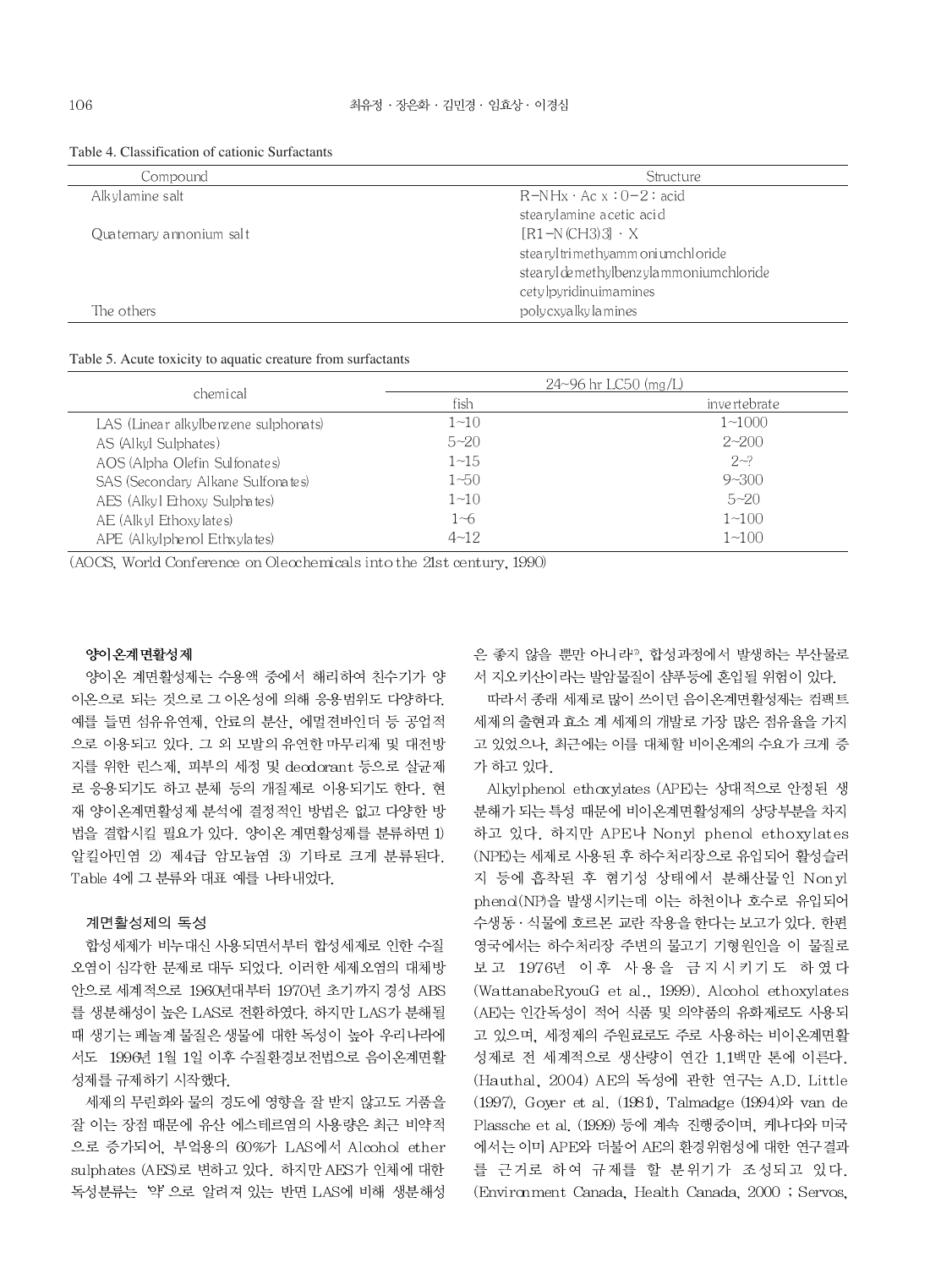| 처리장명      | 준공         | 용량  | 처리구역                                  | 처리방법           |
|-----------|------------|-----|---------------------------------------|----------------|
| 수영하수처리 장1 | 1988.4.    | 286 | 동래구, 연제구 전역구, 금정구, 부산진구, 해운대구, 수영구 일부 | 표준홤성슬러지법       |
| 수영하수처리 장2 | 1998.3.    | 264 | 동래구, 연제구 전역구, 금정구, 부산진구, 해운대구, 수영구 일부 | 표준홤성슬러지법       |
| 강변하수처리 장1 | 1990.11.   | 330 | 사하구, 사상구, 북구 전역, 서구 일부                | 표준홤성슬러지법       |
| 강변하수처리 장2 | 2001.10.   | 285 | 사하구, 사상구, 북구 전역 , 서구 일부               | 응집순홤변법         |
| 남부하수처리장   | 1996.6.    | 340 | 남구전역, 부산진구, 수영구, 동구 일부                | 표준홤성슬러지법       |
| 해운대하수처리장  | 1996.9.    | 65  | 해운대구 좌동, 중동 일부                        | 표준홤성슬러지법       |
| 녹산하수처리 장  | 2001.8     | 160 | 명지주거단지. 녹산공단                          | 활성슬러지변법        |
| 신호하수처리 장  | 2001.8.    | 24  | 신호공단                                  | 순산소포기법         |
| 서부하수처리 장  | 2003.4.    | 15  | 강동동, 대저동 일부                           | SBR공법          |
| 중앙하수처리 장  | $2006.1$ . | 120 | 중구, 서구 전역, 동구 일부                      | BIOFOR(고정막생물막) |
| 영도하수처리 장  | 2006.1.    | 95  | 영도구                                   | KSBNR공법        |
|           |            |     |                                       |                |

Table 6. List of sewage treatment plant in Busan

1999 ; US Environmental Protection Agency, 2003) 독일 에서도 이미 APE의 내분비 변이 독성에 관한 연구뿐만 아니라 AES, AE, LAS의 내분비 변이 가능성에 관한 다양한 연구가 진행중이다 (Knepper et al., 2003; Routledge and Sumpter, 1996)

한편, 양이온계면활성제는 음이온계면활성제와 유사한 정도 의 자극을 보이나 세포독성은 더 크다는 보고가 있다 (Singh et al., 2002). 하지만 주로 가정에서 사용하는 섬유유연제의 원료로 사용하고 있다. Table 2-5는 대표적 계면활성제에 대 한 다양한 수생생물의 독성에 대한 연구결과이다.

부산시 하수처리장 시설의 현황

현재 부산시내 하수도 시설의 대부분은 우수, 도시생활오수, 공장폐수가 동일관로로 배수되는 이른바 합류식관거로 과거 도 시화되기 전 주로 강우시에 우수를 처리하기 위하여 설치된 것 으로서 되시화된 이후 시설의 미비 및 통수능력 부족 등으로 오 염 및 재해가 야기되고 있어 과거 초기단계 시설을 꾸준히 개선 확장해 왔으나 각종 오페수로 인하여 하천 및 연안해역의 오염 도가 날로 심화되고 있는 추세에 있다. 2005년말 현재 부산시 의 하수처리장은 수영, 강변, 남부 해운대 녹산 등 9개의 처리 장이 가동 중에 있으며, 현재 하루평균 하수처리량은 1,253천 m<sup>3</sup>이고, 9개 하수처리장의 총 처리용량은 일 최대 1,984천m<sup>3</sup>이

Table 7. Sampling site of river in Busan

| 구분                 | 하천명               | 채취지점   |
|--------------------|-------------------|--------|
|                    | 온천천 (Oncheon)     | 태광산업앞  |
|                    | 수영강 1(Suyoung1)   | 동천교    |
|                    | 수영강 2(Suyoung2)   | 원동교    |
|                    | 춘천 (Chuncheon)    | 동백교    |
|                    | 우동천 (Udong)       | 우동교    |
| 주거지역               | 동천 (Dongcheon)    | 범 4호교  |
| (Residential area) | 전포천 (Junpo)       | 제일제당 옆 |
|                    | 학장천 (Hakjang)     | 엄궁교    |
|                    | 덕천전 (Duk cheon)   | 덕천교    |
|                    | 대천천 (Dae che on)  | 화명교    |
|                    | 금천천 (Ke uncheon)  | 식만교    |
|                    | 삼락천 1(Samrak1)    | 삼락교    |
|                    | 삼락천 2(Samrak2)    | 산업교    |
| 공업지역               | 감전천 1 (Kamjeon 1) | 엄궁교    |
| (Industrial area)  | 감전천 2(Kamjeon2)   | 배수장    |
|                    | 장림천 (Janglim)     | 장림교    |
|                    | 서낙동강 (Seonakdong) | 김해교    |
| 농업지역               | 조만강 (Joman)       | 조만교    |
| (Aricultural area) | 신어천 (Sineo)       | 시만교    |
|                    | 평강천 (Pyeongkang)  | 울만교    |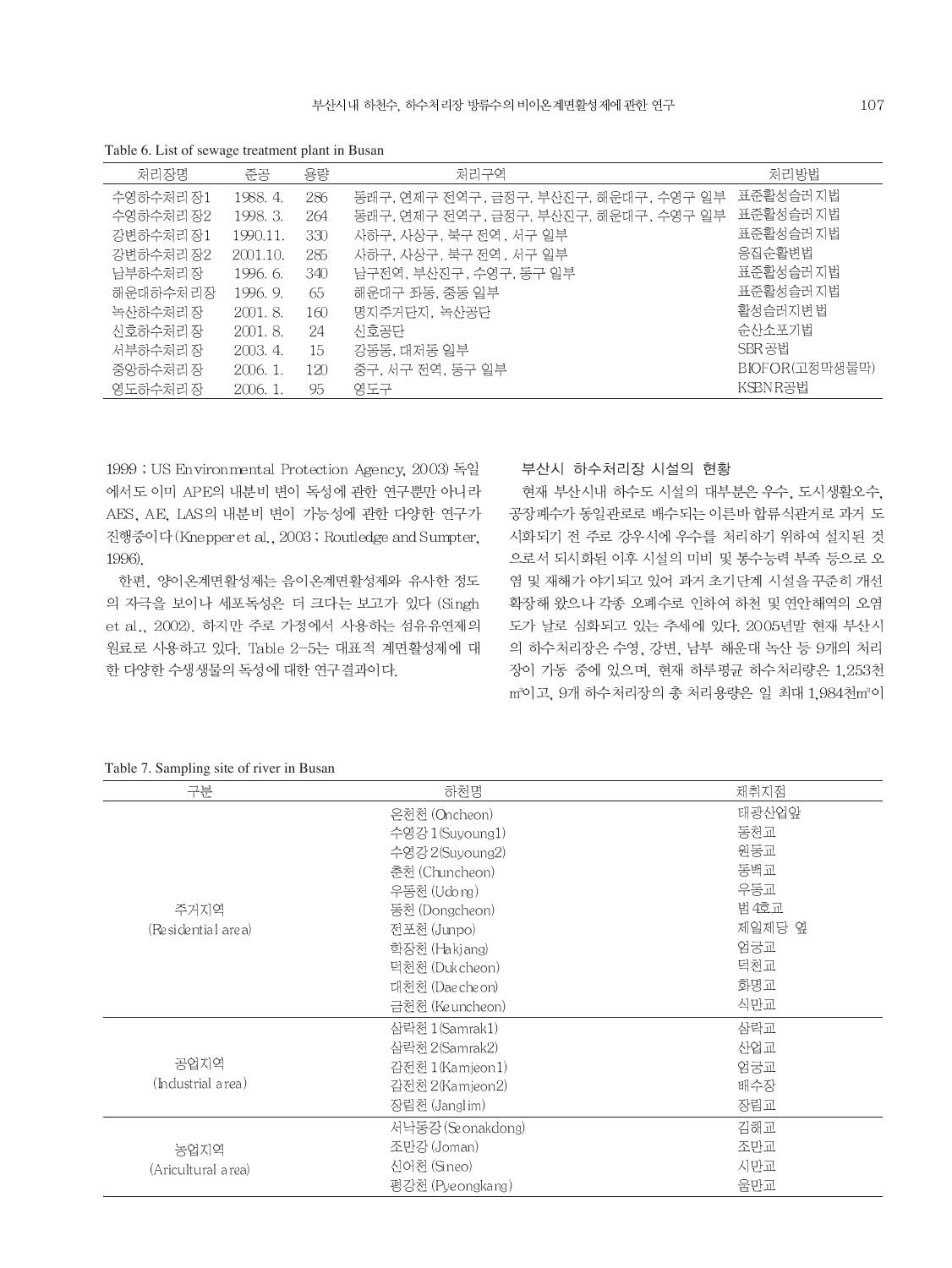Table 8. Sampling site of Sewage treatment plants

| 처리장명      | 위치      | 준공       | 용량  | 처리방법           |
|-----------|---------|----------|-----|----------------|
| 수영하수처리 장1 | 수영구 연산동 | 1988. 4. | 286 | 표준활성슬러지법       |
| 수영하수처리 장2 | 수영구 연산동 | 1998. 3. | 264 | 표준홤성슬러지법       |
| 강변하수처리 장1 | 사하구 장림동 | 1990.11. | 330 | 표준홤성슬러지법       |
| 강변하수처리 장2 | 사하구 장림동 | 2001.10. | 285 | 응집순활변법         |
| 남부하수처리 장  | 남구 용호동  | 1996.6.  | 340 | 표준활성슬러 지법      |
| 해운대하수처리장  | 해운대구 좌동 | 1996. 9. | 65  | 표준홤성슬러지법       |
| 서부하수처리 장  | 강서구 강동동 | 2003.4.  | 15  | SBR공법          |
| 중앙하수처리 장  | 서구 암남동  | 2006.1.  | 120 | BIOFOR(고정막생물막) |

며. 하수도보급률은 89.0%로 전국에 비해 다소 저조한 실정이 다(2006환경백서, 부산광역시).

계면활성제는 주성분 또는 부성분으로서 세제, 종이 펄프, 식 품, 화장품, 안료, 도료, 고무, 플라스틱, 의약품, 농약, 콘크리 트 및 세라믹 등 광범위 하게 사용되고 있다. 특히 가정에서 주 방세제, 샴푸, 린스 등의 사용이 많으며 이들은 미처리되어 하 천이나 하수도로 방류되고 있다. 처리시설이 갖추어진 하수처 리장의 경우도 음이온계면활성제에 대해서만 초점이 맞춰지고 있어 미처리된 비이온계면활성제의 배출이 우려된다.

## 재료 및 방법

### 연구대상

하천수의 경우 부산시내 17개 하천 20지점을 2007년 11~ 12월에 걸쳐 시료를 채취하였다. 주거지역 11지점, 공업지역 5 지점, 농업지역 4지점으로 분류하여 Table 7에 나타내었다. 하수처리장은 부산시내 소재 8개소에 대해 유입수 및 방류수 를 채수하였으며 Table 8에 상세히 기술하였다.

#### 시험방법

### 음이온계면활성제 및 기타항목 분석

음이온계면활성제 COD. SS의 분석방법은 수질오염공정시 험법<sup>10</sup>에 따라 실험하였다. 이 중 COD는 수질오염공정시험법 내 제1법인 과망간산칼륨용액을 이용한 산성법으로 실험하였 고 음이온계면활성제는 공정시험법에 제시된 메틸렌블루 흡광 광도법을 채택하였다.



Fig. 1. procedure of analysis for AE7

### 비이온성계면활성제

비이온계면활성제는 분액여두(A)에 시료 일정량을 취하고 물 을 넣어 약 350 mL로 한 다음 톨루엔 7 mL를 넣어 진탕시킨 후 톨루엔층 전량을 원심분리관에 취해 원심분리 시킨다. 분리 된 톨루엔 일정량을 분액여두(B)에 옮기고 여기에 티오시안산 코발트(II) 산암모늄 용액 3.5 mL와 KCl 2 g을 넣고 진탕시킨 후 전량을 원심분리관에 취해 원심분리 시킨다. 이후 톨루엔층 5 mL를 취해 비색관에 옮기고 PAR용액 4 mL를 넣고 진탕한 후 원심분리하여 수층의 붉은색 착화물을 510 nm에서 흡광도 를 측정하여 정량화하였다. 간략한 실험절차는 Fig 1과 같다.

#### Table 9. List of Analytical instruments

| Instruments                  | Model NO.           | Analytical conditions |
|------------------------------|---------------------|-----------------------|
| UV-Visible Spectrophotometer | CARY 3(Varian)      | 510 nm, 620 nm        |
| Shaker                       | SR-2W(Taitec)       |                       |
| Centrifuge                   | $HA-1000-3$ (Hanil) | $2,000$ rpm           |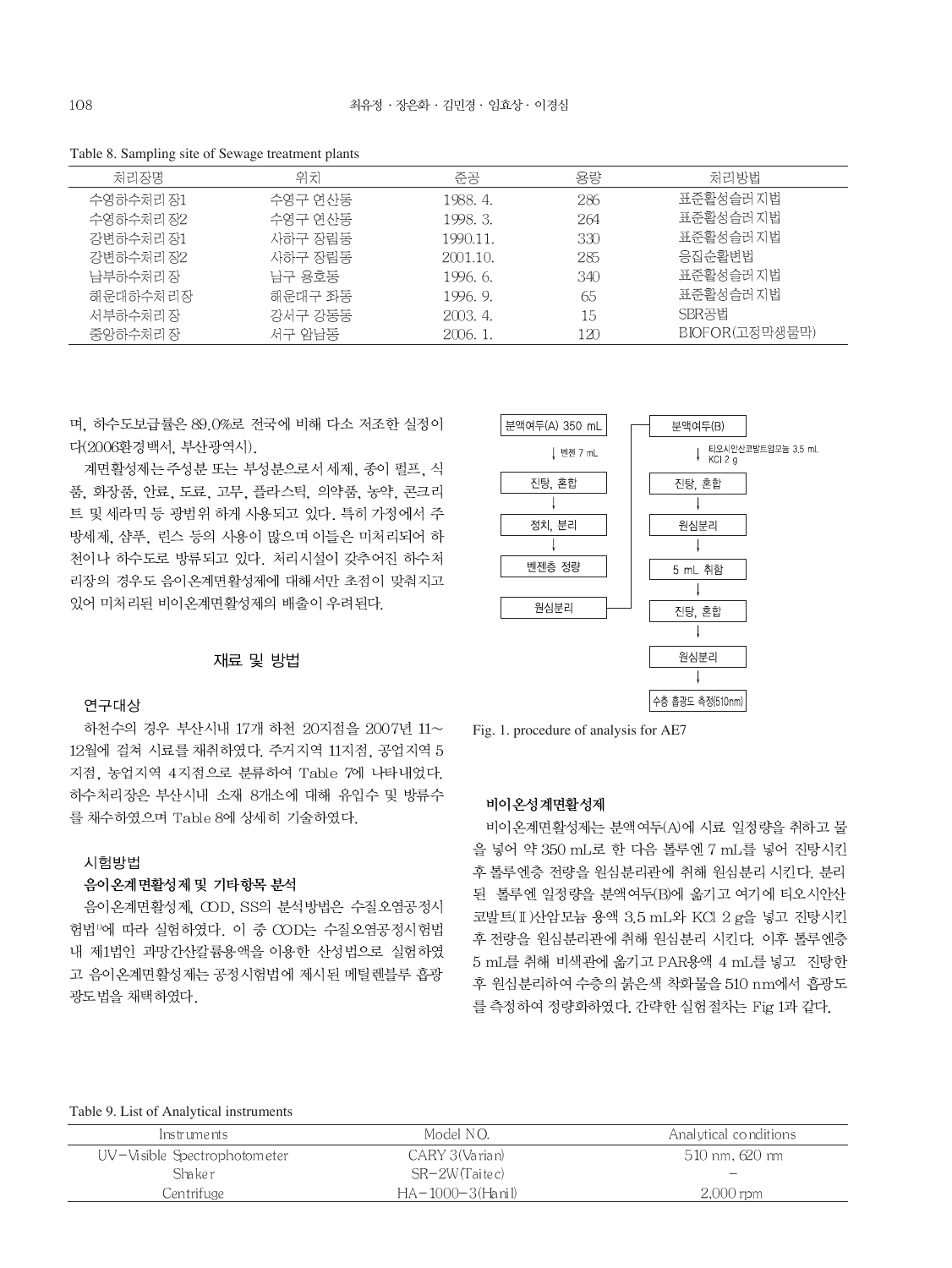Table 10. Properties of standard reagents

| Sample Name | Name                             | - Moculral Formula                    | Avg. MW |
|-------------|----------------------------------|---------------------------------------|---------|
| SDS         | Sodium dodecyl sulfate           | $CH_3(CH_2)_{11}$ OSO <sub>3</sub> Na | 288     |
| AE7         | Hepta oxyethylen do de cyl ether | $C_{12}H_{25}O(C_2H_4O)$ 7H           | 494     |
|             |                                  |                                       |         |

### 사용장비

실험에 사용된 장비는 Table 9와 같다.

#### 시약

음이온계면활성제, 비이온계면활성제 농도 분석에 사용되는 전 시약은 특급시약(GR급)을 사용하였다. 표준물질은 음이온 계면활성제는 Sodium DodecylSulfonate(이하 SDS로 칭함) 와 비이온계면활성제는 세정제, 유화제 등으로 주로 많이 사용 되고 있는 폴리옥시에틸렌도데실에테르계열인 Heptaoxyethylen Dodecylether(이하 AE7로 칭함)을 사용하였으며 구조식 등 특성은 Table 10과 같다. 음이온계면활성제 농도 분석에 사용 되는 용액인 알칼리성붕산나트륨용액, 메틸렌블루용액, 황산 (1+35)용액은 수질오염공정시험법에 따라 제조하였다.

비이온계면활성제 농도 분석에 필요한 티오시안산코발트산 (I) 암모늄 용액은 티오시안산암모늄(NH4SCN) 456 g을 3차 증류수로 용해시켜 1L 만들고, 질산코발트6수화물 (Co(NO3)2 · 6H2O) 46.6 g을 3차 증류수로 용해 시켜 1L 만들 어 1:1로 혼합하였다.

PAR용액은 4-(2-Pyridylazo)-resorcinol (C11H9N3O2) 0.1 g을 3차 증류수로 용해시켜 1L 만들고, 여기에 소량의 수 산화나트륨용액(4W/V%)을 넣어 pH가 11정도가 되도록 만들 었으며, 실험시에는 이 용액을 10배 희석하여 즉시 제조하여 사용하였다.

### 결과 및 고찰

하천내 계면활성제의 농도 분석 및 비교

시내 하천수 내에 대한 세제특성을 알아보기 위하여 비이온 계면활성제, 음이온계면활성제, 화학적산소요구량과 부유물질 의 농도를 분석하였다. 화학적산소요구량은 음이온 · 비이온계 면활성제의 농도로 측정되는 물질이 화학적산소요구량과 연관 성이 있는지를 검토하기 위함이었고, 부유물질의 농도를 분석 하여 절대적이지는 않지만 콜로이드 입자의 정도를 추측할수 있어. 물에 해리될 때 이온성을 띄지 않아 음전하를 띈 콜로이 드에 흡착이 잘되는 비이온계면활성제의 농도와 양의 상관관 계를 가지는지를 확인코자 하였다.

### 계면활성제 농도 분석 결과

Table 11~13 및 Fig. 2~3은 부산시 하천수 20개 지점에 대해 음이온계면활성제, 비이온계면활성제를 분석한 결과이며 각각 주거, 공업, 농업지역으로 나누어 결과를 나타내었다.

하천 전체를 대상으로 음이온계면활성제의 농도 범위는 0.00~3.677 mg/L, 비이온계면활성제의 농도 범위는 0.009  $\sim$ 3.675 mg/L였다. 이 중 하천 환경기준(사람의 건강보호기 준)인 0.5 mg/L을 초과한 지점은 우동천, 학장천, 덕천천 등 총 8개 지점이었다. Lewis (1991)에 의해 fathead minnow를 대상으로 독성실험을 한 결과 AE (n=12~13)에 대해 NOEC (No Observed Effect Concentration) 값이 0.32 mg/L 이 었고, WOCS(World Conference on Oleochemicals into the 21st century, 1990)에 의하면 일반적인 AE의 수생생물



Fig. 2. Concentration of SDS, AE7 in river



Fig. 3. Rate of AE7, SDS in river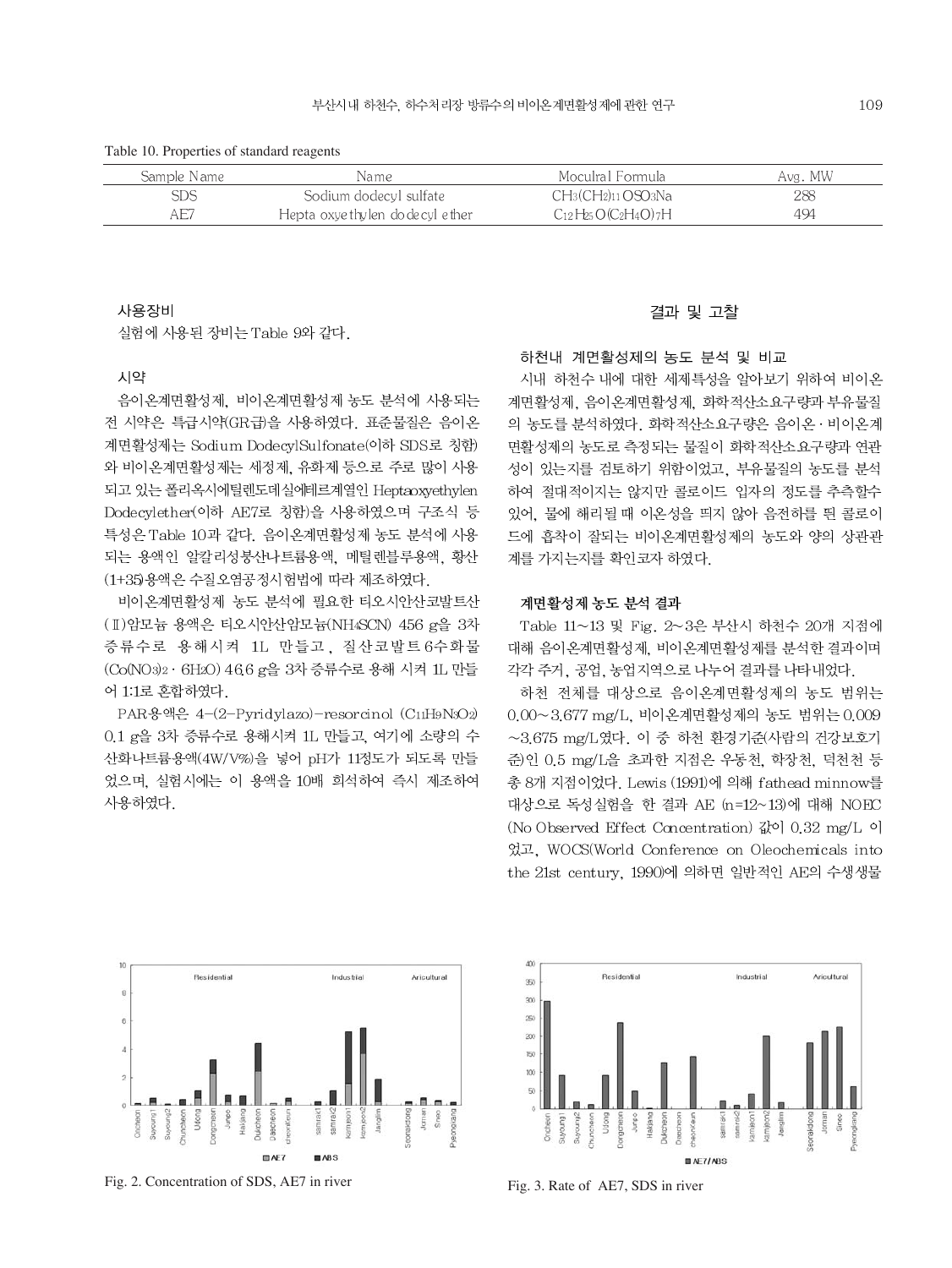| river name  |            | AE7   | ABS      | AE7/ABS                  | $AE7 + ABS$ |
|-------------|------------|-------|----------|--------------------------|-------------|
| Max         |            | 2.450 | 1.958    | 297.5                    | 4.408       |
| Min         |            | 0.009 | 0.000    | 1.3                      | 0.095       |
| Mean        |            | 0.575 | 0.510    | 106.8                    | 1.085       |
|             | Oncheon    | 0.119 | 0.040    | 297.5                    | 0.159       |
|             | Suvoung 1  | 0.231 | 0.250    | 92.4                     | 0.481       |
|             | Suy oung 2 | 0.015 | 0.080    | 18.9                     | 0.095       |
|             | Chuncheon  | 0.040 | 0.360    | 11.1                     | 0.400       |
|             | Udong      | 0.501 | $0.540*$ | 92.8                     | 1.041       |
| Residential | Dongcheon  | 2.268 | $0.962*$ | 235.8                    | 3.230       |
| are as      | Jumpo      | 0.251 | $0.511*$ | 49.1                     | 0.762       |
|             | Hak jang   | 0.009 | $0.713*$ | 1.3                      | 0.721       |
|             | Dukcheon   | 2.450 | $1.958*$ | 125.1                    | 4.408       |
|             | Dae cheon  | 0.154 | 0.000    | $\overline{\phantom{0}}$ | 0.154       |
|             | Keunche on | 0.286 | 0.199    | 143.7                    | 0.485       |

Table 11. Surfactants Concentration in river (Residential areas)

\* Sampling site which exceeds the stabdards of water enviroment  $(0.5 \text{ mg/L})$ 

Table 12. Surfactants Concentration in river (Industrial areas)

|            | river name |       | ABS      | AE7/ABS | $AE7 + ABS$ |
|------------|------------|-------|----------|---------|-------------|
|            | Max        |       | 3.677    | 199.4   | 5.518       |
| Min        |            | 0.049 | 0.216    | 8.7     | 0.265       |
| Mean       |            | 1.121 | 1.667    | 57.7    | 2.788       |
|            | samrak 1   | 0.049 | 0.216    | 22.7    | 0.000       |
|            | sa mrak 2  | 0.085 | 0.981    | 8.7     | 0.265       |
| Industrial | kamje on1  | 1.541 | $3.677*$ | 41.9    | 1.066       |
| are as     | kamje on2  | 3.675 | 1.843*   | 199.4   | 5.218       |
|            | Janglim    | 0.257 | 1.616*   | 15.9    | 5.518       |

\* Sampling site which exceeds the stabdards of water enviroment(0.5 mg/L)

Table 13. Surfactants Concentration in river (Aricultural areas)

|               | river name  | AE7    | ABS   | AE7/ABS | $AE7 + ABS$ |
|---------------|-------------|--------|-------|---------|-------------|
| Max           |             | 0.370- | 0.174 | 224.8   | 0.545       |
|               | Min         | 0.088  | 0.088 | 60.7    | 0.233       |
|               | Mean        | 0.216  | 0.129 | 169.7   | 0.345       |
|               | Seonak dong | 0.159  | 0.088 | 181.8   | 1.873       |
| Aric ul tural | Joman       | 0.370  | 0.174 | 212.6   | 0.000       |
| are as        | Sineo       | 0.245  | 0.109 | 224.8   | 0.247       |
|               | Pyeongkang  | 0.088  | 0.145 | 60.7    | 0.545       |
|               |             |        |       |         |             |

에 대한 24~96 hr LC50이 1~6 mg/L인 것을 감안한다면 AE 최고농도 3.675 mg/L은 다소 우려할 만한 수준이었다.

또한, 음이온 및 비이온성계면활성제의 합계값(AE7+SDS) 은 0.00~5.518 mg/L의 범위로 나타났으며, 이 중 5 mg/L 이상이 2개소로 감전천2, 장림천 지점으로 모두 공업지역에 위 치한 하천으로 나타났다. 음이온계면활성제에 대한 비이온계 면활성제의 비(AE7/SDS)는 0~296.8였으며, 20개의 지점중 9개 지점이 음이온계면활성제 농도보다 비이온계면활성제의 농도가 높게 나타났다.

Table 13 ~15에서 하천수에 대한 비이온, 음이온계면활성제 의 결과를 용도별로 나누어 비교한 결과 주거, 공업, 농업지역별 각각 비이온계면활성제의 평균 농도는 0.575, 1.121, 0.216 mg/L로 음이온계면활성제의 평균 농도는 0.510, 1667, 0.129 mg/L로 나타나 두 항목 모두 공업지역내 하천의 농도가 더 높 게 나타났다. 공업지역에 위치한 하천이 일반항목 등 COD, SS 외에도 세제성분 역시 높게 나타남을 알 수 있었다.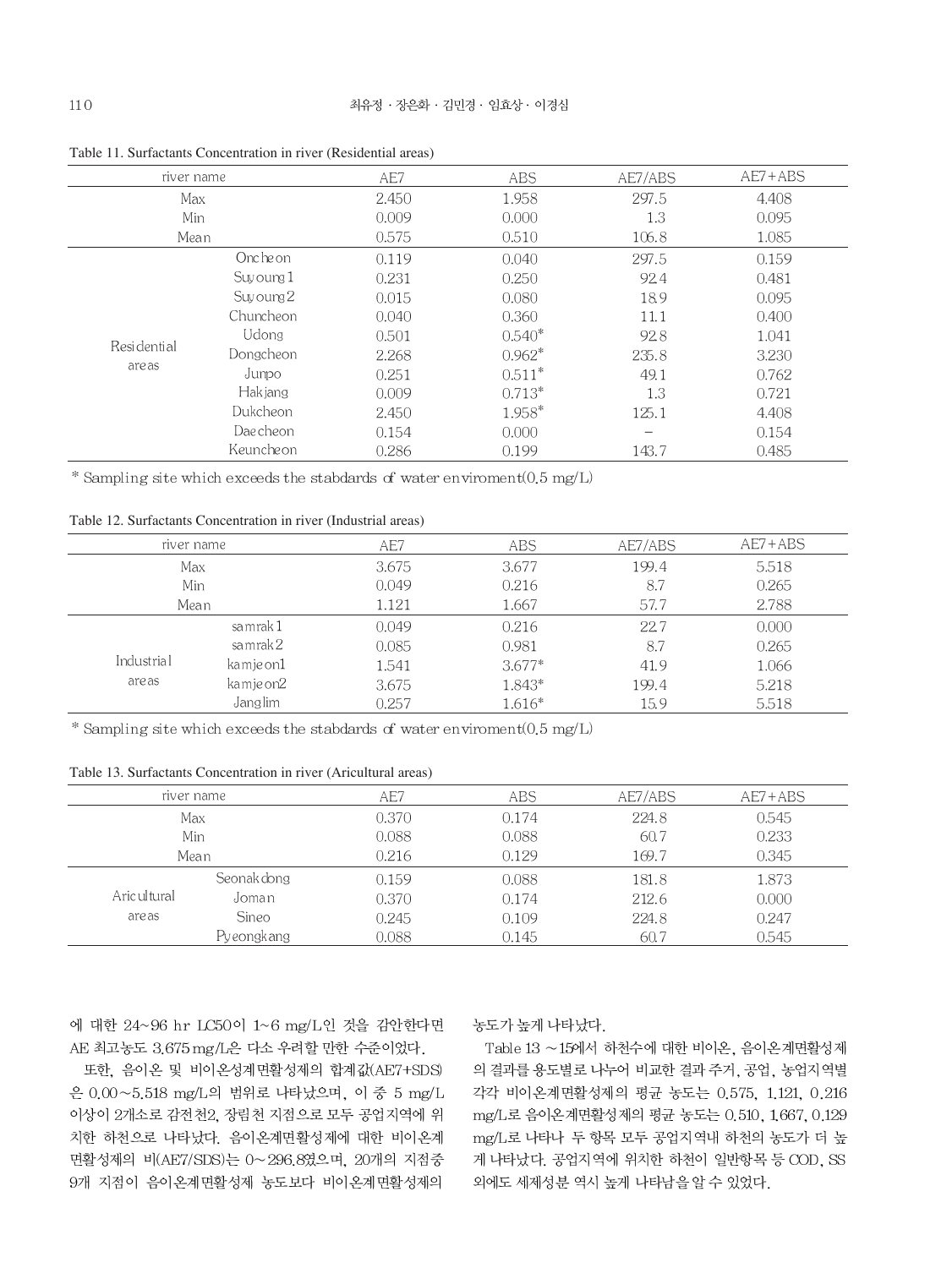



Fig. 4. Relationship between COD and AE7 in river Fig. 5. Relationship between SS and AE7 in river

### 비이온계면활성제와 COD, SS의 상관관계

Table 14에서 보면 화학적산소요구량이(COD)나 부유물질 (SS)이 높은 시료는 대체로 비이온계면활성제의 농도 역시 높 은 것으로 나타났다. 이 결과를 바탕으로 화학적산소요구량과 부유물질이 계면활성제를 주원료로 하는 세정제에 의한 영향 을 받았는지 확인할 필요가 있었다.

Fig. 4에서와 같이 시료의 COD농도와 비이온계면활성제 농 도의 상관계수(R2)는 0.5225로 비교적 높은 수치를 보였다. 이 는 작년에 폐수를 대상으로 한 상관계수 0.6327보다 다소 낮 았으나 비이온계면활성제 농도에 따른 COD농도의 기여 여부

를 충분히 짐작 할 수 있었다. 음전하를 띈 콜로이드가 핵으로 작용하여 비이온계면활성제의 흡착을 돕기 때문에 하수처리장 에서 SS의 제거율이 높은 경우 비이온계면활성제의 제거율도 높다는 연구결과를 참고로 하여 SS가 높은 경우 비이온계면활 성제도 높을 개연성이 있다는 가정하에 비이온계면활성제 농 도와 SS의 농도를 비교해보았다. Fig. 5를 보면 상관성(R2)이 0.2156로 다소 낮게 나타났다. 하지만 SS에 부착을 잘 하는 비 이온계면활성제의 특성을 이용한 하수처리장의 경우는 다른 결과가 나올 수 있으며 이에 대해서는 다음 장에 논의하였다.

| river name  | $AE7$ (mg/L) | COD(mg/L) | SS(mg/L) |
|-------------|--------------|-----------|----------|
| Onche on    | 0.119        | 6.8       | 8.9      |
| Suy oung 1  | 0.231        | 6.0       | 25.7     |
| Suy oung 2  | 0.015        | 7.6       | 3.3      |
| Chuncheon   | 0.040        | 12.4      | 28.3     |
| Udong       | 0.501        | 50.9      | 45.0     |
| Dongcheon   | 2.268        | 8.8       | 17.8     |
| Junpo       | 0.251        | 12.0      | 23.7     |
| Hak jang    | 0.009        | 5.6       | 4.5      |
| Dukcheon    | 2.450        | 26.0      | 37.8     |
| Daecheon    | 0.154        | 4.6       | 1.7      |
| CheonKeun   | 0.286        | 20.1      | 18.4     |
| Samrak1     | 0.049        | 10.0      | 41.3     |
| Samrak2     | 0.085        | 26.6      | 60.6     |
| Kamjeon1    | 1.541        | 191.8     | 240.0    |
| Kamjeon2    | 3.675        | 259.7     | 104.7    |
| Janglim     | 0.257        | 23.0      | 32.8     |
| Seonak dong | 0.159        | 6.8       | 10.4     |
| Joman       | 0.370        | 10.2      | 23.3     |
| Sineo       | 0.245        | 4.4       | 9.5      |
| Pyeongkang  | 0.088        | 14.3      | 15.6     |

Table 14. Chemiclal measurement of river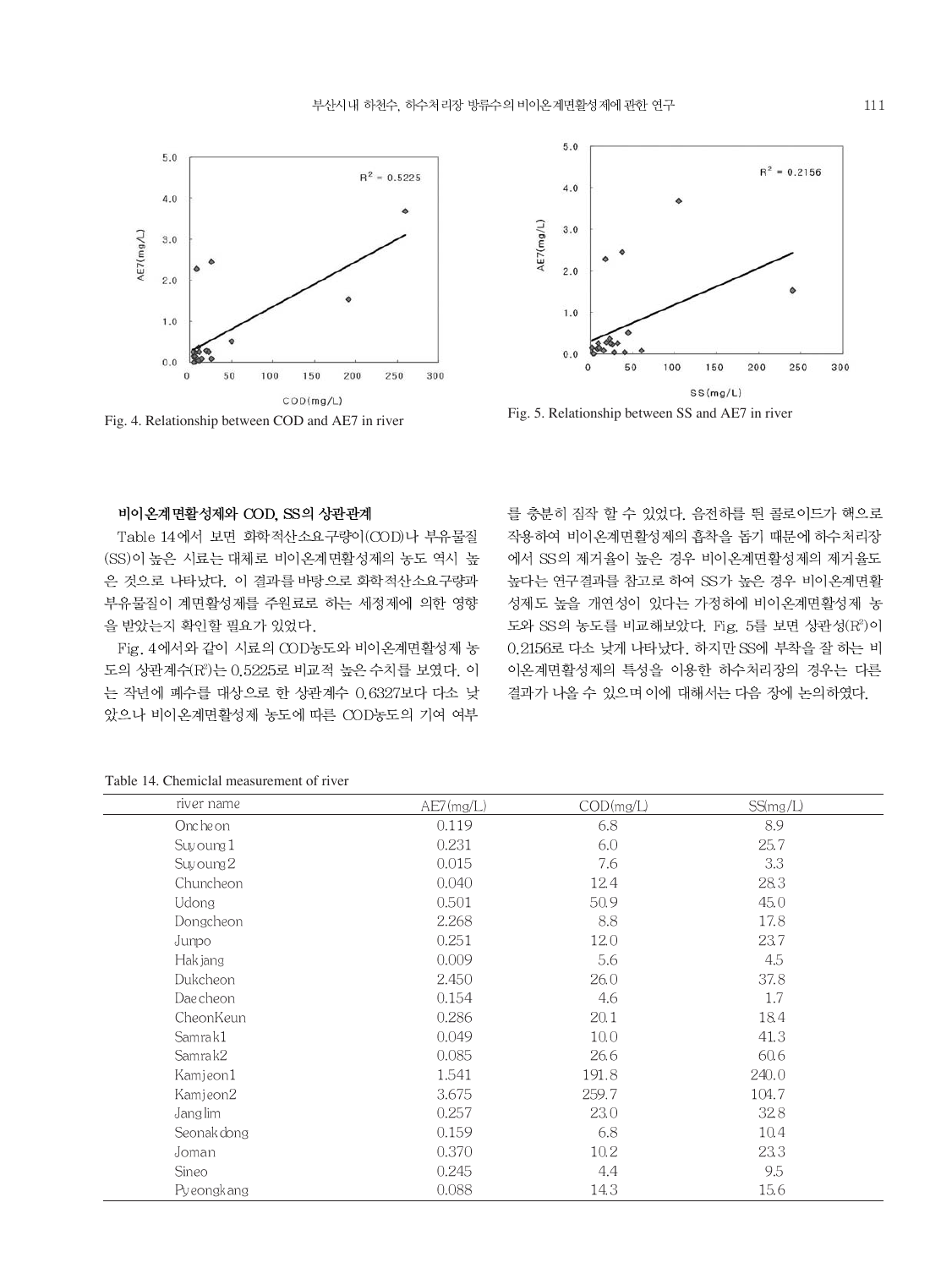



### 하수처리장내 계면활성제의 농도 분석 및 비교 계면활성제 농도 분석 결과

시내 하수처리장내의 유입수와 배출수에 대한 세제특성을 알아보기 위하여 비이온계면활성제, 음이온계면활성제, 화학 적산소요구량과 부유물질의 농도를 분석하였다.

Table 15 및 Fig. 6은 부산시내 소재하는 하수처리장 8개소에 대한 음이온계면활성제, 비이온계면활성제를 분석한 결과이다. 음이온계면활성제의 농도 범위는 유입수는 1.259~2.072 mg/L, 방류수는 0.184~0.296 mg/L로 전 업소들이 비슷한 수치를 보였으며, 유입수는 하천 환경기준(사람의 건강보호기 준)인 0.5 mg/L을 모두 초과하였으나 방류수는 모두 기준 이 내로 나타났다. 비이온계면활성제의 농도 범위는 유입수는 0.176~1.693 mg/L, 방류수는 0.000~0.349 mg/L로 음이 온계면활성제보다 다소 낮게 나타났으며, 농도 경향은 다소 편 차가 있는 것으로 나타났다. 또한, 음이온 및 비이온성계면활 성제의 합계값(AE7+SDS)은 0.221~3.000 mg/L의 범위로 나타났으며, 이 중 5 mg/L 이상인 곳은 한 곳도 없었다.

Table 15. Surfactants Concentration in Sewage treatment plants





Fig. 8. Concentration of SDS in Sewage treatment plants

Fig 7~8에는 음이온 및 비이온계면활성제에 대한 유입수, 방류수의 제거율을 나타내었다. 비이온계면활성제의 경우 수 영하수처리장 1,2를 제외하고 제거율은 60% 이상으로 높게 나 타났다. 수영하수처리장의 경우 유입, 방류 농도가 별로 차이 가 나지 않아 제거율이 낮게 나타났으나 방류수 비이온성계면

| Table 15. Surfactually Concentration in Sewage treatment plants |       |       |         |             |                  |                  |
|-----------------------------------------------------------------|-------|-------|---------|-------------|------------------|------------------|
|                                                                 | AE7   | ABS.  | AE7/ABS | $AE7 + ABS$ | AE7 removal rate | ABS removal rate |
| SY1 In                                                          | 0.585 | 1.270 | 46.0    | 1.855       | 41.5             |                  |
| SY1 Out                                                         | 0.342 | 0.184 | 186.5   | 0.526       |                  | 85.5             |
| SY2 In                                                          | 0.630 | 1.357 | 46.4    | 1.988       | 81.0<br>44.6     |                  |
| SY2 Out                                                         | 0.349 | 0.258 | 135.2   | 0.607       |                  |                  |
| HUD In                                                          | 1.693 | 1.259 | 134.5   | 2.952       | 97.9             | 76.5             |
| HUD Out                                                         | 0.035 | 0.296 | 11.9    | 0.332       |                  |                  |
| NB In                                                           | 0.966 | 1.543 | 62.6    | 2.508       | 98.3             | 86.8             |
| NB Out                                                          | 0.017 | 0.204 | 8.3     | 0.221       |                  |                  |
| JA In                                                           | 0.176 | 1.459 | 120     | 1.634       | 100.0            | 81.9             |
| JA Out                                                          | 0.000 | 0.264 | 0.0     | 0.264       |                  |                  |
| KB1 In                                                          | 1.146 | 1.328 | 86.3    | 2.474       | 89.8             | 83.4             |
| KB1 Out                                                         | 0.117 | 0.220 | 53.0    | 0.337       |                  |                  |
| KB2 In                                                          | 0.928 | 2.072 | 44.8    | 3.000       | 86.3             | 88.1             |
| KB <sub>2</sub> Out                                             | 0.127 | 0.246 | 51.6    | 0.373       |                  |                  |
| SB In                                                           | 0.986 | 1.986 | 49.7    | 2.972       | 69.9             | 88.0             |
| SB Out                                                          | 0.297 | 0.239 | 124.4   | 0.536       |                  |                  |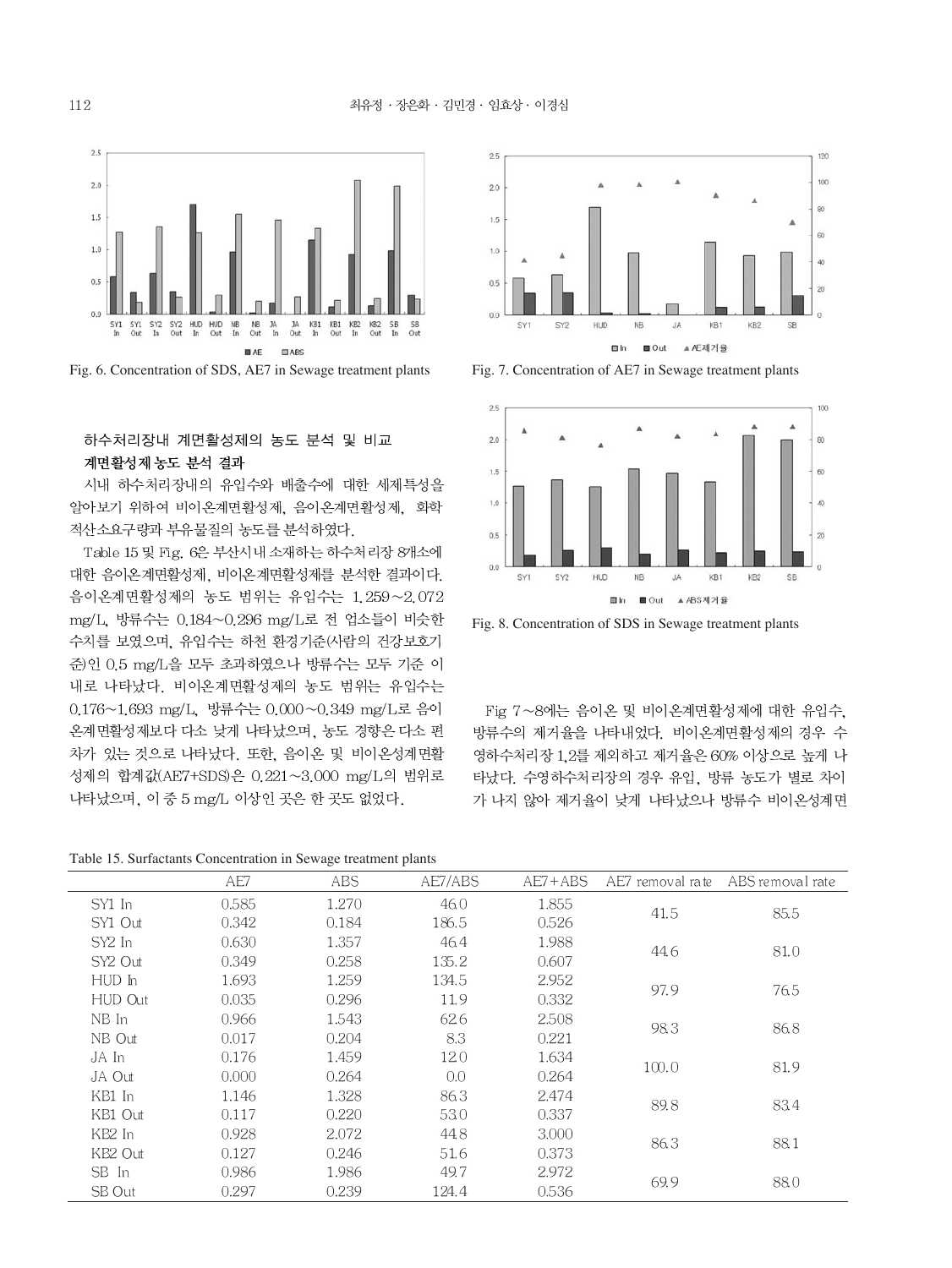

Fig. 9. Relationship between COD and AE7 in Sewage treatment plants



Fig. 10. Relationship between SS and AE7 in Sewage treatment plants

Table 15. Surfactants Concentration in Sewage treatment plants

| Name    | AE7(mg/L) | COD(mg/L) | SS(mg/L) |
|---------|-----------|-----------|----------|
| SY1 In  | 0.585     | 84.0      | 172.9    |
| SY1 Out | 0.342     | 12.0      | 1.7      |
| SY2 In  | 0.630     | 86.0      | 150.0    |
| SY2 Out | 0.349     | 12.0      | 10.8     |
| HUD In  | 1.693     | 131.4     | 244.3    |
| HUD Out | 0.035     | 10.2      | 3.0      |
| NB In   | 0.966     | 50.0      | 97.5     |
| NB Out  | 0.017     | 10.6      | 2.1      |
| JA In   | 0.176     | 38.0      | 59.0     |
| JA Out  | 0.000     | 5.0       | 2.2      |
| KB1 In  | 1.146     | 78.0      | 154.0    |
| KB1 Out | 0.117     | 19.2      | 6.2      |
| KB2 In  | 0.928     | 82.5      | 174.0    |
| KB2 Out | 0.127     | 19.2      | 2.5      |
| SB In   | 0.986     | 97.1      | 108.2    |
| SB Out  | 0.297     | 6.2       | 0.4      |

활성제의 농도 자체가 낮은 값을 보여 큰 문제는 되지 않은 것 으로 사료된다. 음이온계면활성제의 경우 전 업소 제거율이 75%이상으로 높게 나타났으며 방류수 농도 역시 0.5 mg/L보 다 낮아 매우 양호한 결과를 보였다.

### 비이온계면활성제와 COD, SS의 상관관계

하수처리장에서의 비이온성계면활성제의 COD, SS와의 상 관관계를 Fig. 9~10에 나타내었다. Fig. 9에서 하수처리장에 대한 비이온계면활성제와 COD농도의 상관계수(R<sup>2</sup>)는 0.7899 로 높은 수치를 보였다. 이는 하천수 0.5225, 폐수 0.6327의 상관계수보다 더 높은 수치로 하수처리장의 경우 하천수나 폐 수보다 훨씬 이론적 수치에 가깝게 나왔다.

하수처리장에서의 비이온계면활성제 농도와 SS농도의 상관 계수를 Fig 10.에 나타낸 결과 상관계수 0.7754로 매우 높은 수치를 보였다. 이는 하천수 0.5225, 폐수 0.6327의 상관계수 보다 더 높은 수치로 음전하를 띈 콜로이드가 핵으로 작용하여 비이온계면활성제의 흡착을 돕기 때문에 하수처리장에서 SS 의 제거율이 높은 경우 비이온계면활성제의 제거율도 높다는 연구결과와 비슷한 경향을 나타냄을 알 수 있었다. 하지만 SS 에 부착을 잘 하는 비이온계면활성제의 특성을 이용한 하수처 리장이나 폐수처리장에서의 비이온계면활성제 처리에 대해서 는 좀더 많은 실험이 필요하다 사료되었다.

#### 론 결

부산시내 하천수, 하수처리장 유입수 및 방류수를 중심으로 비이온계면활성제 및 음이온계면활성제의 농도를 알아 보고 이에 따른 세제특성을 파악하여 수질환경기준 및 개선대책을 위한 기초자료로 활용코자 본 연구를 실시하였으며 그 결과는 다음과 같다.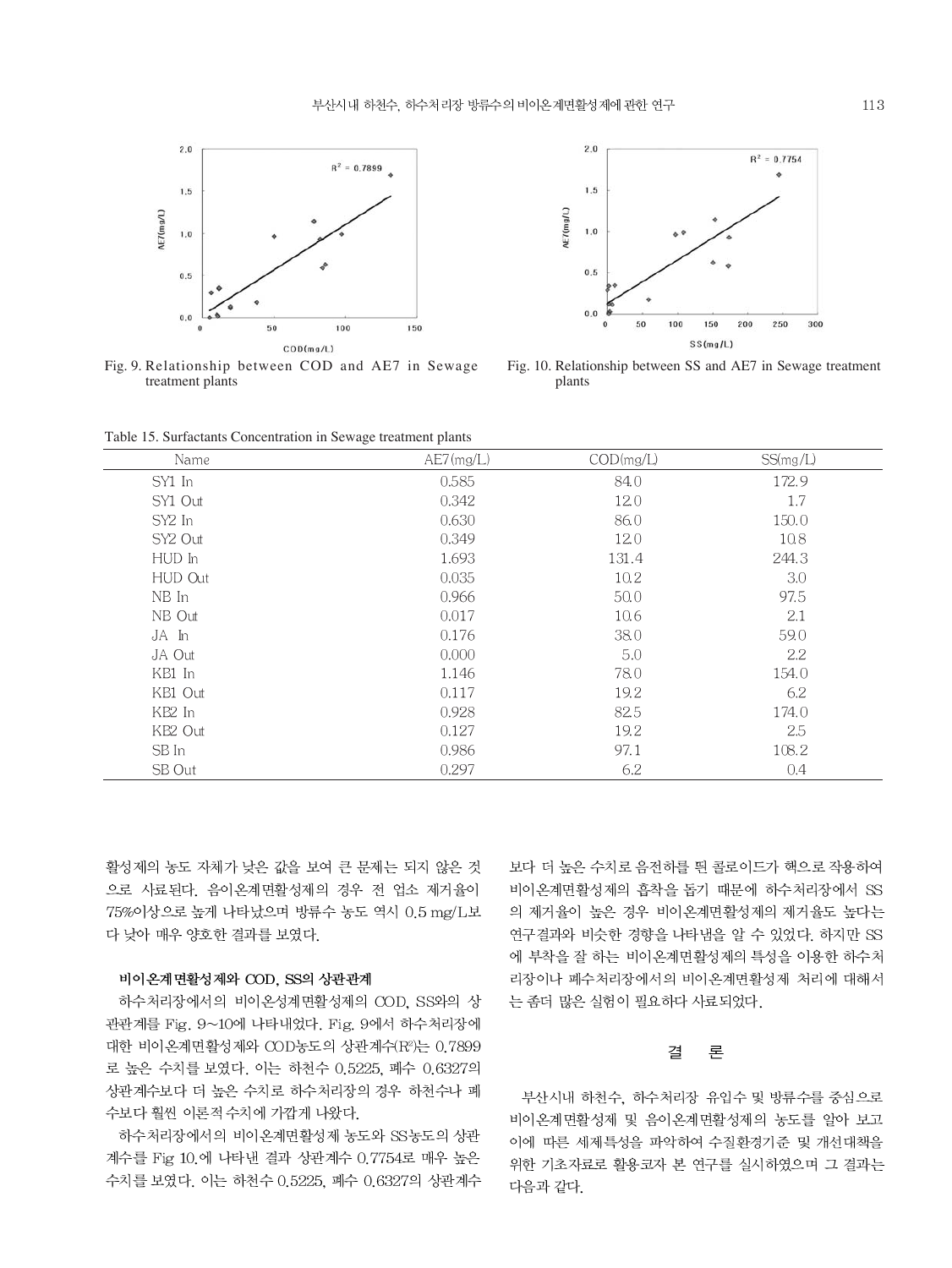1. 부산시내 하천수 17개하천 20개 지점에 대한 비이온계면 활성제 연구 결과, 농도 범위는 0.009~3.675 mg/L였다. 음 이온계면활성제에 대한 비이온계면활성제의 비는 0~296.8였 으며, 20개의 지점 중 9개 지점이 음이온계면활성제 농도보다 비이온계면활성제의 농도가 높았다.

2. 하천수에 대한 음이온계면활성제 연구 결과. 농도 범위는 0.00~3.677 mg/L, 하천 환경기준(사람의 건강보호기준)인 0.5 mg/L을 초과한 지점은 우동천 등 8개 지점이었다.

3. 하천수에 대한 비이온, 음이온계면활성제의 결과를 용도 별로 나누어 비교한 결과 주거, 공업, 농업지역별 각각 비이온 계면활성제의 평균 농도는 0.575, 1.121, 0.216 mg/L 로 음이 온계면활성제의 평균 농도는 0.510, 1.667, 0.129 mg/L로 나 타나 공업지역내 하천의 농도가 더 높게 나타났다.

4. 부산시내 하수처리장 8개업소에 대한 음이온계면활성제 연구결과. 농도 범위는 유입수는 1.259~2.072 mg/L. 방류수 는 0.184~0.296 mg/L였으며, 전 업소가 유입수는하천 환경 기준(사람의 건강보호기준)인 0.5 mg/L을 모두 초과하였으나 방류수는 기준 이내였다. 비이온계면활성제의 농도 범위는 유 입수는 0.176~1.693 mg/L, 방류수는 0.000~0.349 mg/L 였다.

5. 하수처리장에서 비이온계면활성제에 대한 유입수, 방류 수의 제거율은 수영하수처리장1.2를 제외하고 제거율은 60% 이상으로 높게 나타났다. 그리고 음이온계면활성제에 대한 유 입수. 방류수의 제거율은 역시 모든 지점이 제거율이 75%이상 으로 높았다.

6. 비이온성계면활성제와 COD, SS의 농도의 상관계수(R2) 는 하천수의 경우 0.5225, 0.2156이었고, 하수처리장의 경우 0.7899, 0.7754로 하수처리장이 더 높은 상관성을 보였다.

본 연구결과 하천수 및 하수처리장 처리수 내 하천 환경기준 (사람의 건강보호기준)으로 정해져 있는 음이온계면활성제 외 에 다른 형태의 계면활성제인 비이온계면활성제의 존재를 확 인 할 수 있었으며, 현재 국내에서는 환경기준으로 음이온계면 활성제만 규정되어 있어 비이온계면활성제에 대한 대책마련이 요구된다. 또한, 향후 비이온계면활성제를 규제 할 수 있는 법 적 근거를 뒷받침할 환경독성 및 기타 자연환경내 거동에 관한 모니터링 등 다양한 연구가 필요할 것으로 사료된다.

## 참 고 문 헌

- 1. 환경부. 환경부 고시 제2006-188호: 수질오염공정시험 방법, pp256-257(2006)
- 2. 환경부. 환경백서, pp573-627(2006)
- 3. 부산광역시, 2006환경백서, pp142-149
- 4. 한국계면활성제 · 접착제공업협동조합. 계면활성제청정 생산현황(2002)
- 5. 국가청정생산지원센터. 국내 정밀화학산업의 현황, pp26-63(2003)
- 6. Japaneses Standards Association. Japaneses Industrial Standards, pp482-484(2005)
- 7. 홍사욱, 합성세제의 일반지식, 한국수질보전학회지, 제15 권. 제2호. pp1-14(1989)
- 8. 장은화, 세차장폐수의 비이온계면활성제 존재 및 규제 필 요성 연구, 부산대(2006)
- 9. 통계청. 품목별 생산 · 출하 · 재고 · 내수 · 수출량.  $1995.01 \sim 2007.01$
- 10. 이찬영외1인, 통계방법에 의한 하수처리장 운전분석, 한 국환경위생학회지, 제28권 제3호, pp34-38(2002)
- 11. 김덕희외 2인, 해설 계면활성제, Analytical Science & Technology, vol. 13, No 2(2000)
- 12. 김순래외 3인, 음이온계면활성제의 분해능에 관한 연 구, 환경물학회지, pp153~159(1999)
- 13. 臟原正美외 2인, 계면활성제의 개발역사와 전망, 공업 화학, 제6권 제1호, pp32-49(2003)
- 14. Lutz Nitschke and Lothar Huber, Analysis of ethoxylated alcohol surfactants in water by HPLC, Fresenius' Joumal of Analytical Chemistry, 345, pp585-588(1993)
- 15, R.E. Taljaard, J.F. van Staden. Simultaneous determination of  $\text{cobalt}(\mathbb{I})$  and  $\text{Ni}(\mathbb{I})$  in water and soil samples with sequential injection analysis. Analytica Acta, 366, pp177-186(1998)
- 16. Yasuhiro Umebayashi, Mari Shin, Ryo Kanzaki, Shin-ichi Ishiguro. Thermodynamics of [Co(NCS)4]<sup>2-</sup> at Poly (ethylene Oxide) and Octylphenyl Moieties in Micelles of Nonionic Surfactants, Journal of Colloid and Interface Science, 237, pp167-173(2001)
- 17. Guang-Guo Ying. Fate, behavior and effects of surfactants and their degradion products in the environment, Environment International, 32. pp417-431(2006)
- 18. S.W. Morrall, J.C. Dunphy, M.L. Cano, A. Evans, D.C. McAvoy, B.P. Price, W.S. Eckhoff. Removal and environmental exposure of alcohol ethoxylates in US sewage treatment. Ecoloxicology and Environmental Safety, 64, pp3-13(2006)
- 19. Foreword. Special issue on the environmental risk assessment of alcohol ethoxylate nonionic surfactant. Ecotoxicology and Environmental Safety,  $64$ , pp1-2 $(2006)$
- 20. S.E. Belanger, P.B. Dorn, R. Toy, G. Boeihe, S.J. Marshall, T. Wind, R. Van Compernolle, D.